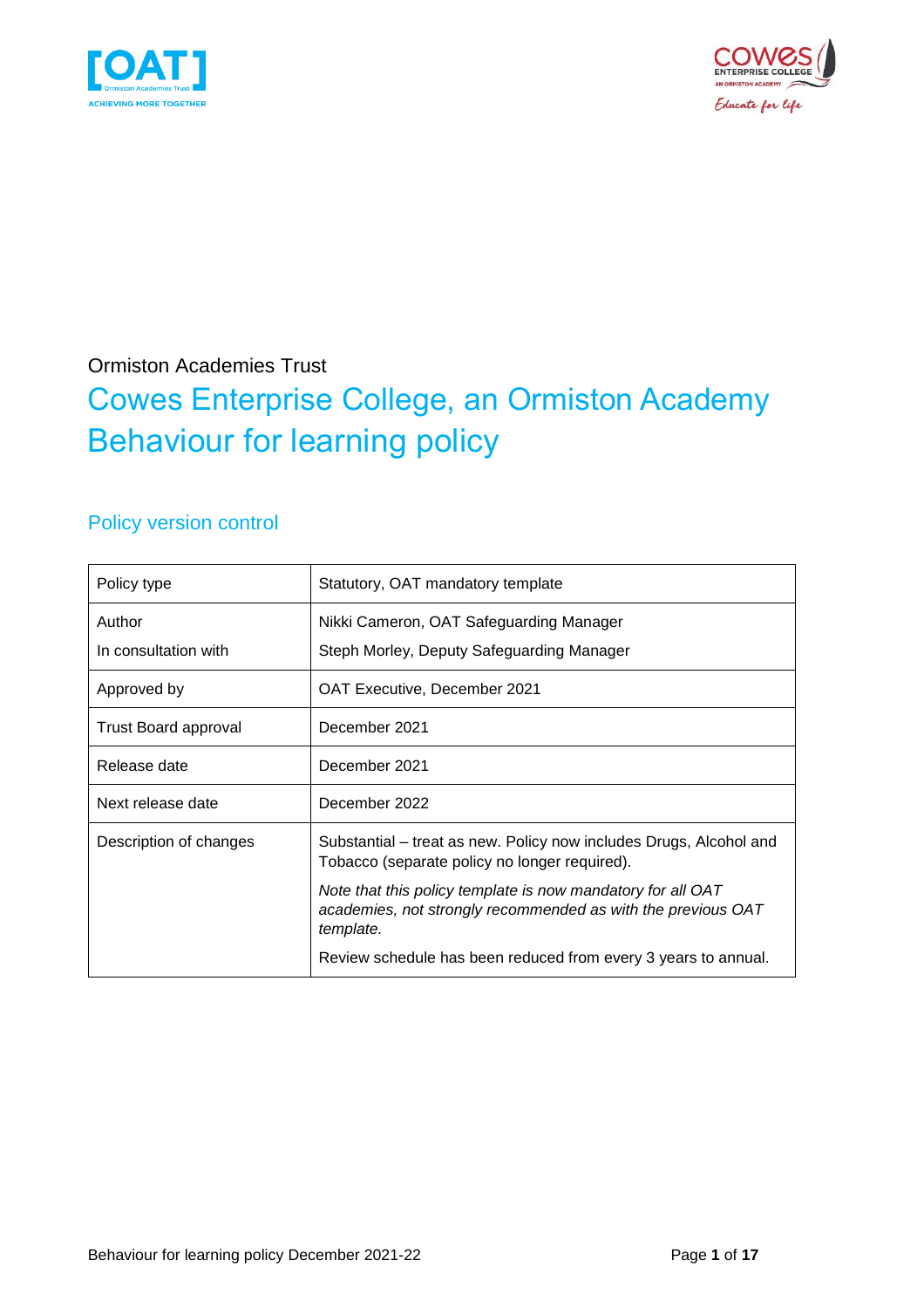



# **Contents**

| 1.     |                                                                                                  |  |
|--------|--------------------------------------------------------------------------------------------------|--|
| 2.     |                                                                                                  |  |
| 2.1.   |                                                                                                  |  |
| 3.     |                                                                                                  |  |
| 4.     |                                                                                                  |  |
| 4.1.   |                                                                                                  |  |
| 4.3.   |                                                                                                  |  |
| 4.5.   |                                                                                                  |  |
| 4.8.   |                                                                                                  |  |
| 4.10.  |                                                                                                  |  |
| 4.11.  |                                                                                                  |  |
| 5.     |                                                                                                  |  |
| 6.     |                                                                                                  |  |
| 7.     |                                                                                                  |  |
| 8.     |                                                                                                  |  |
| 9.     | Drugs, alcohol, tobacco and other harmful or illegal substances 10                               |  |
| 9.10.  |                                                                                                  |  |
| 9.11.  |                                                                                                  |  |
| 9.12.  |                                                                                                  |  |
| 9.13.  |                                                                                                  |  |
| 10.    |                                                                                                  |  |
| 10.6.  |                                                                                                  |  |
| 10.7.  |                                                                                                  |  |
| 10.9.  | Recording, reporting and responding to incidents of positive handling/use of reasonable force 13 |  |
| 10.10. |                                                                                                  |  |
| 10.11. |                                                                                                  |  |
| 10.12. |                                                                                                  |  |
| 11.    |                                                                                                  |  |
| 12.    |                                                                                                  |  |
| 13.    |                                                                                                  |  |
| 14.    |                                                                                                  |  |
| 15.    |                                                                                                  |  |
| 16.    |                                                                                                  |  |
| 17.    |                                                                                                  |  |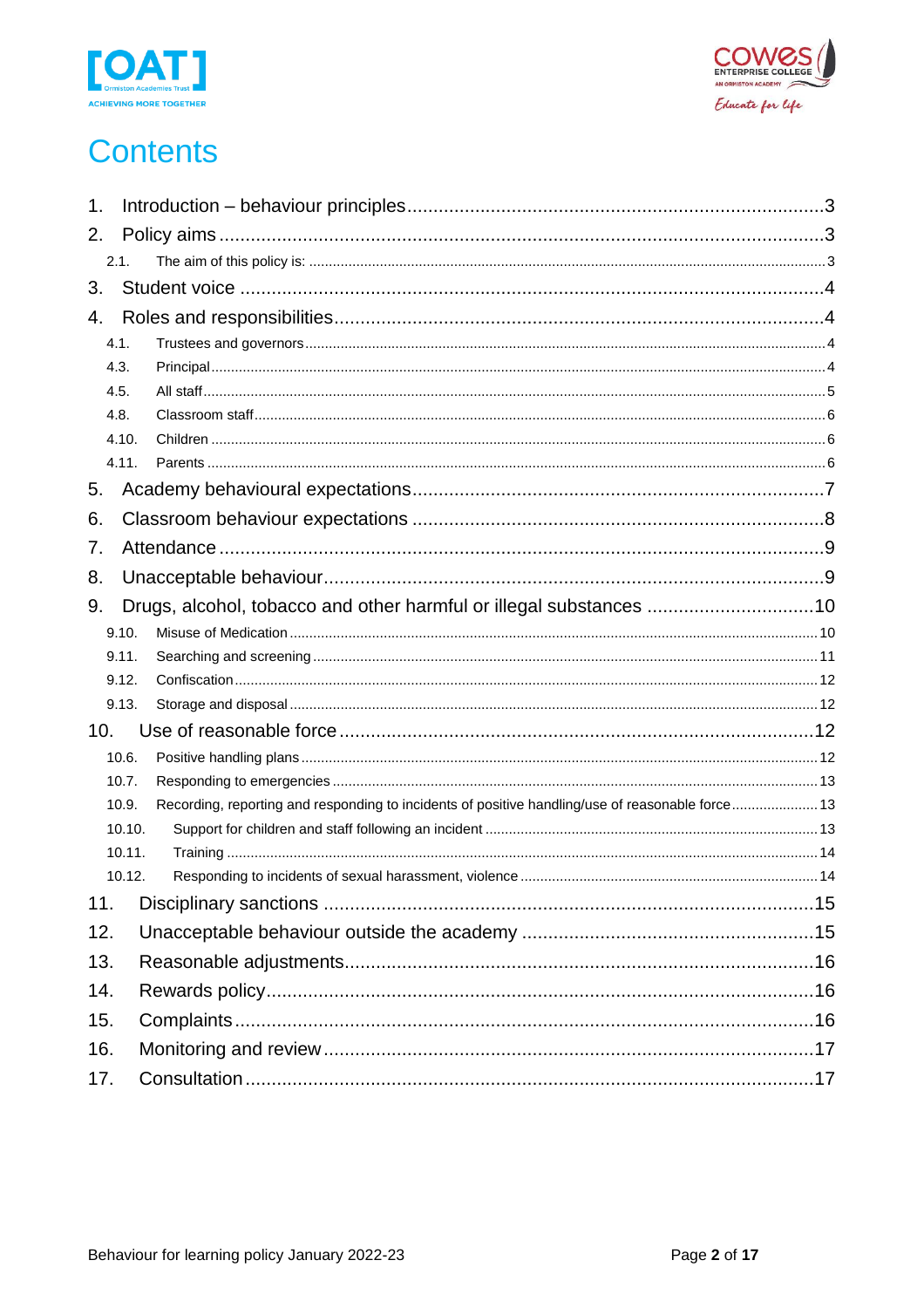



# <span id="page-2-0"></span>1.Introduction – behaviour principles

- 1.1. Underpinning this policy are the beliefs that everyone has the right to:
- **Recognition of their unique identity;**
- Be treated with respect and dignity
- **EXEC** Learn and work in a safe environment
- Be protected from harm, violence, assault and acts of verbal abuse
- 1.2. Outstanding behaviour is achieved through a culture and ethos of high expectations, excellent modelling of good behaviour and effective systems that incentivise good conduct and deter poor behaviour.
- 1.3. We believe that all children can make outstanding progress in their learning, their character development and in their leadership skills in order to become healthy, happy, positive contributors to the world around them.
- 1.4. Most social, emotional and behavioural skills are learned and need to be modelled, explicitly taught, practiced and embedded. Rather than focusing on unwanted behaviours, the behaviour for learning approach puts value on positive behaviours and restorative approaches to conflict.
- 1.5. Through our restorative approaches practice, we will develop learners' ability to empathise, reflect and take responsibility for their own actions.
- 1.6. We will develop children who are confident, self-assured learners with excellent attitudes to learning.
- 1.7. We expect all to show their respect for each other and behave in a way that supports each other's learning.
- 1.8. For staff to build effective relationships with children they need to be supported to develop knowledge skills and understanding. Their own emotional health and well-being is vital to positive relationships and will be supported by the academy.
- 1.9. We see outstanding behaviour as children behaving well, because they know how to, and because they want to, not because an adult tells them to.
- 1.10. In our academy, everyone will endeavour to understand that communication is at the heart of every behaviour.
- 1.11. We recognise that behaviours can be an indication of additional learning, social or emotional needs or as a result of attachment, trauma or adverse childhood experiences. Some children some require additional support in their journey to achieving outstanding behaviours. The academy will ensure early identification of behavioural difficulties, and that children are well supported to achieve improvements over time.
- 1.12. This policy should be read in conjunction with the academy SEND Policy, Anti-bullying policy and Exclusion policy

# <span id="page-2-1"></span>2.Policy aims

## <span id="page-2-2"></span>2.1. The aim of this policy is:

2.2. To provide a well-managed, calm, happy, environment for effective teaching and learning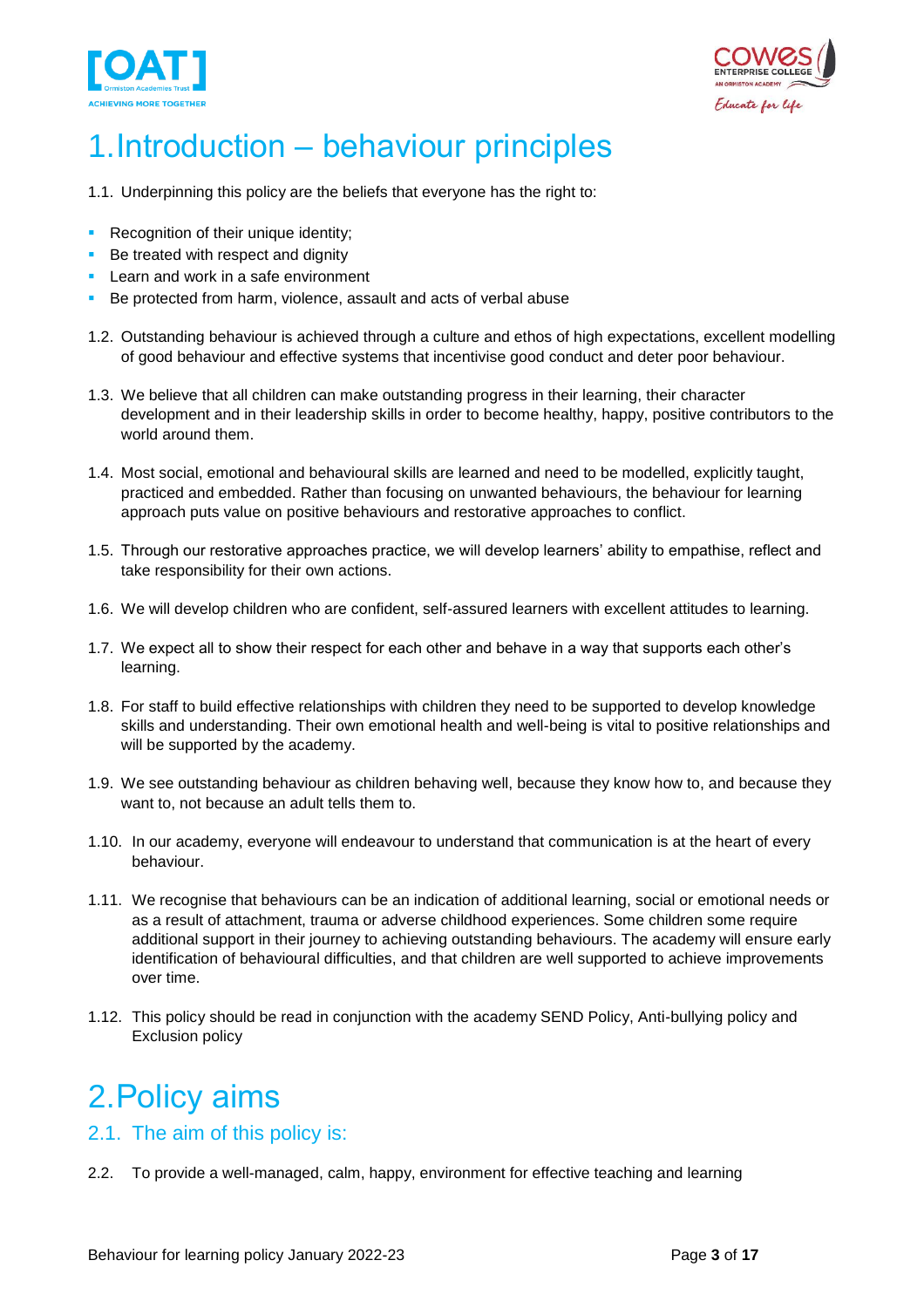



- 2.3. To ensure that everyone feels safe in the academy and that the emotional health and wellbeing of all is safeguarded
- 2.4. To ensure children make an exceptional contribution to a positive learning environment
- 2.5. To encourage all children to have an excellent, enthusiastic attitude to learning enabling lessons to proceed without interruption
- 2.6. To promote zero tolerance of violence, abuse and vandalism
- 2.7. To ensure behaviour related policies, procedures and structures are clear and understood and used consistently by all staff.
- 2.8. To recognise those children who are highly adept at managing their behaviour in classrooms and in social situations
- 2.9. To ensure instances of fixed term and permanent exclusions are rare and that students with additional vulnerabilities i.e., SEND receive effective support.
- 2.10. To facilitate highly effective collaboration with parents, carers, and children to ensure that persistently disruptive behaviours are challenged and eradicated
- 2.11. To facilitate highly effective collaboration with safeguarding partners and external agencies to ensure supportive measures are put in place in a timely and effective way,

# <span id="page-3-0"></span>3. Student voice

Students say that good behaviour for learning is where all are free to learn away from distraction from others. All teachers should be able to teach and all students should be able to learn.

# <span id="page-3-1"></span>4.Roles and responsibilities

#### <span id="page-3-2"></span>4.1. Trustees and governors

4.2. The trustees are responsible for monitoring the effectiveness of this behaviour for learning policy across the trust and for holding senior leaders to account for its implementation. The Governing body of each academy will receive regular reports on behaviour at its meetings and will hold the principal to account for its implementation in the academy

### <span id="page-3-3"></span>4.3. Principal

- 4.4. The principal will:
	- 4.4.1.Work with the school community to secure outstanding behaviour, setting high expectations and leading by example.
	- 4.4.2.Ensure that this policy is effectively implemented and that all staff understand and adhere to it
	- 4.4.3.Monitor incidents of unacceptable behaviours, particularly those involving sexual harassment, sexual violence and protected characteristics- age, disability, gender reassignment, marriage and civil partnership, pregnancy and maternity, race, religion or belief and sex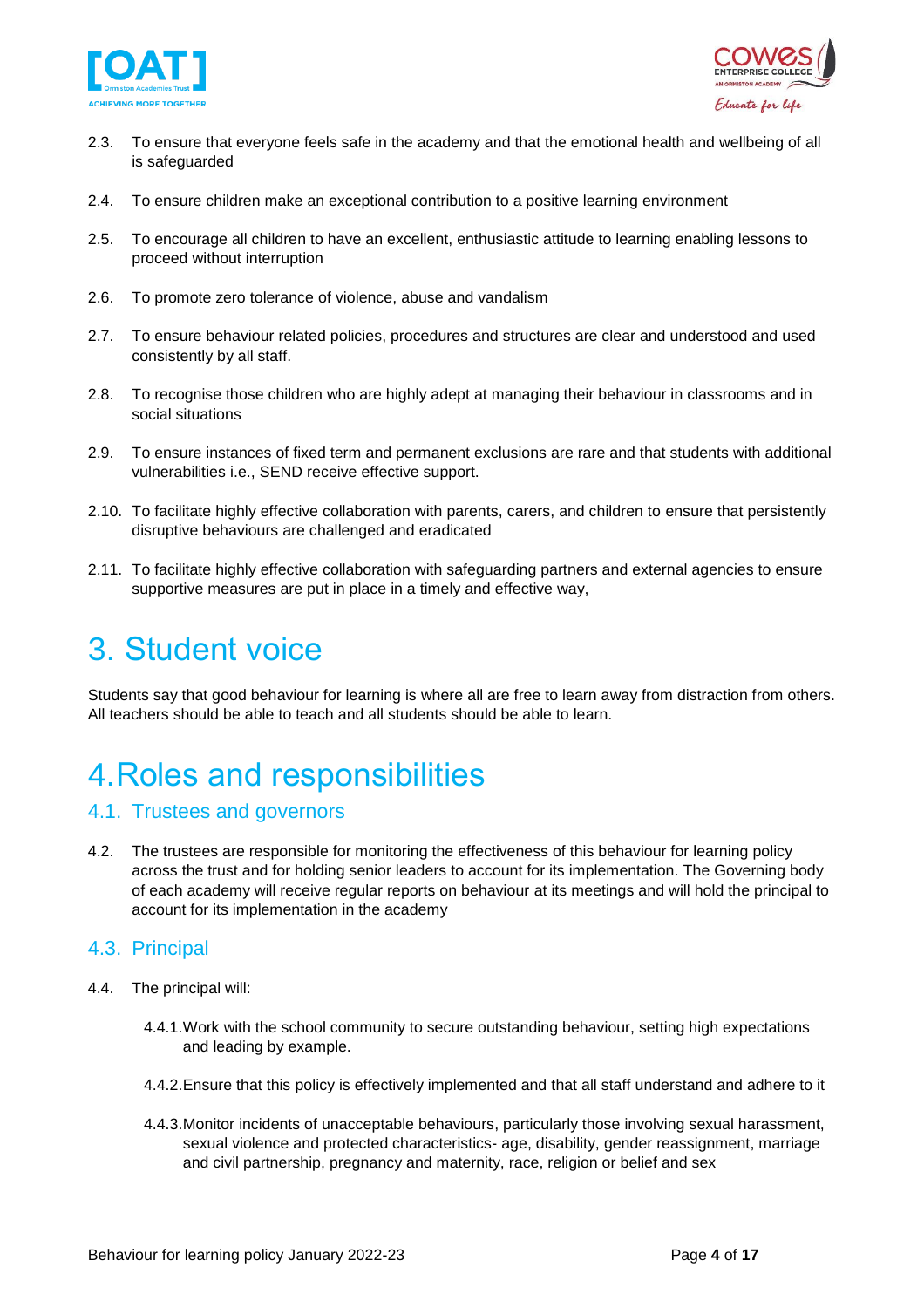



- 4.4.4.Report to a variety of audiences on standards of behaviour and the effectiveness of actions taken in response
- 4.4.5.Ensure that unacceptable behaviour is dealt with effectively and promptly
- 4.4.6.Keep the academy community updated with local and national changes in policy and guidance on matters of behaviour in schools
- 4.4.7.Ensure there is an adequate level of supervision at all times
- 4.4.8.Ensure the academy takes all reasonable measures to ensure the safety and physical and emotional wellbeing of all students and staff including all forms of bullying
- 4.4.9.Ensure good behaviour is promoted within the academy curriculum and reminders of academy rules and expected standards of behaviour are up on walls in classrooms and situated around the academy.
- 4.4.10. Ensure there is effective and regular communication with parents/carers about their child's behaviour

### <span id="page-4-0"></span>4.5. All staff

- 4.6. It is the responsibility of all staff to act as emotionally intelligent, positive role models for the children with whom they work.
- 4.7. They should:
	- 4.7.1.Help ensure that all children, regardless of race, class, gender, sexuality or SEND have fair and consistent treatment which raises their self -esteem and promotes positive attitudes and behaviour.
	- 4.7.2.Maintain a positive and well-managed learning environment creating a calm, happy, safe climate for effective teaching and learning
	- 4.7.3.Intervene when they encounter poor behaviour and encourage children to reflect on their own behaviour.
	- 4.7.4.Set high standards and clear, consistent expectations so that practice becomes embedded in the learning environment
	- 4.7.5.Follow this policy behavior policy and procedures at all times
	- 4.7.6.Accurately record all behavioural events, both positive and negative, on the academy's management information system.
	- 4.7.7.Ensure that where behavioural concerns are possibly linked to safeguarding that this is recorded in the appropriate way on CPOMS
	- 4.7.8.Promptly raise any concerns regarding students' behaviour with the relevant SLT member.
	- 4.7.9.Immediately contact Mrs Jemma Harding and the rest of the SLT when there has been a serious breach of the academy's code of conduct
	- 4.7.10. Support other members of staff with behavioural issues involving individual students or groups of students.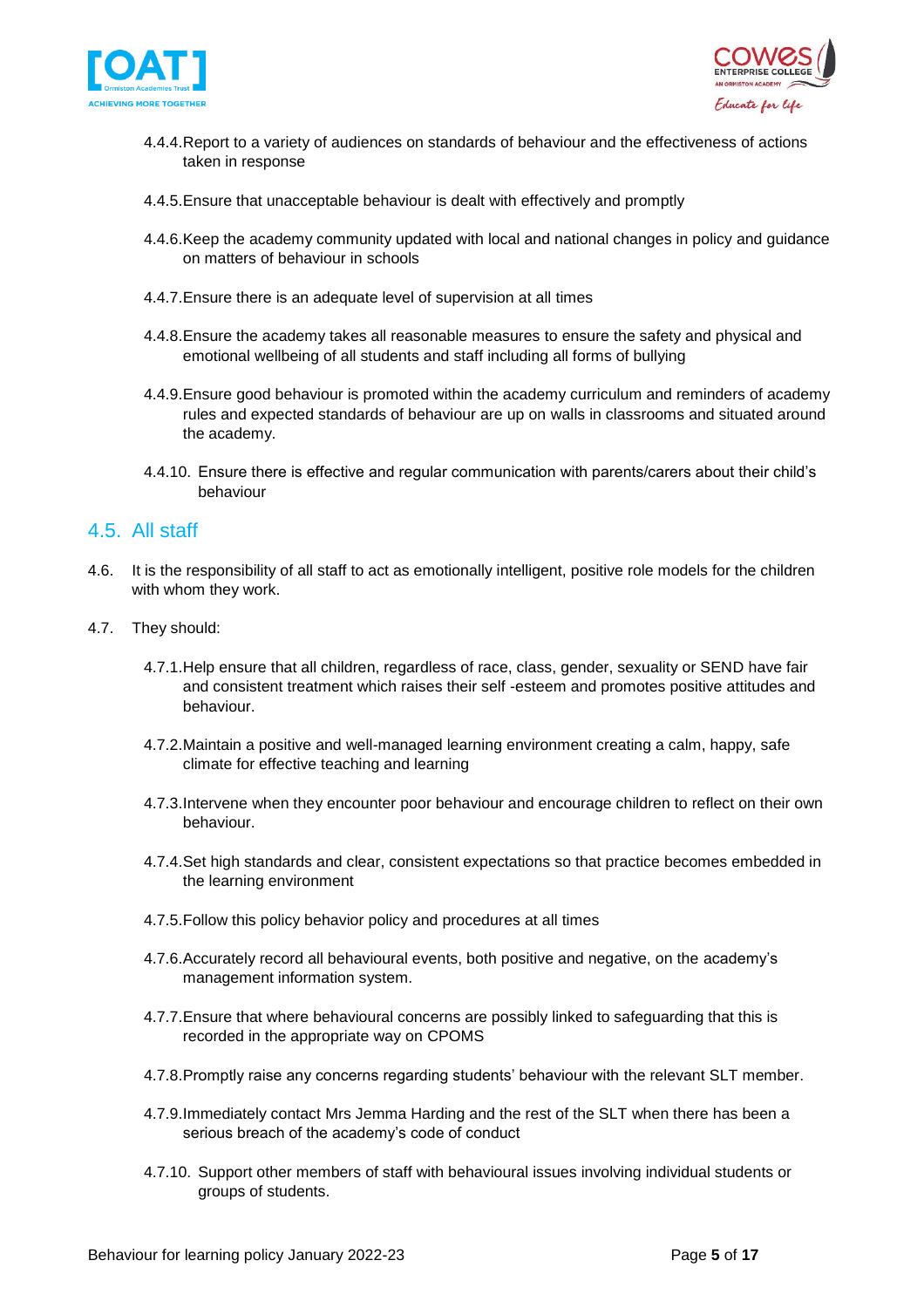



- 4.7.11. Liaise with other members of staff and the senior leadership team (SLT) in order to implement effective behaviour management
- 4.7.12. Consistently develop their understanding of behaviour development and relevant techniques as part of their CPD.

### <span id="page-5-0"></span>4.8. Classroom staff

- 4.9. They should
	- 4.9.1. undertake comprehensive planning to provide challenging, interesting and relevant lessons, which are appropriate to the age, ability and individual needs of children.
	- 4.9.2. liaise with parents/carers regarding their child's behaviour where required

### <span id="page-5-1"></span>4.10. Children

- 4.10.1. Children are expected to follow this policy
- 4.10.2. Children are ambassadors of our academy even when off academy premises. The academy expects all of its children to show respect to one another, to academy staff, and anyone else that they may meet both off- line and online.
- 4.10.3. Bringing intentional harm to other children or staff will not be tolerated
- 4.10.4. Children should, to the best of their abilities and effort:
	- Actively cooperate and support their peers and members of staff to create a positive, safe and productive learning environment for all
	- Be ready to learn by ensuring regular attendance, arriving at the academy and lessons on time and with the correct equipment.
	- Correctly present themselves in Cowes Enterprise College uniform
	- Respect and value the environment and their surroundings.
	- Ensure that the health and safety of themselves, their peers and staff is considered at all times
	- Seek help from a trusted adult where they have concerns about their behaviour or the behaviour of others

### <span id="page-5-2"></span>4.11. Parents

- 4.11.1. Parents play a vital role in ensuring that their children are responsible for their own behaviour in academy.
- 4.11.2. We ask that parents sign the home-academy agreement to indicate that they will respect and support the academy's behaviour policy and the authority of academy staff.
- 4.11.3. We encourage parents to communicate and work with the academy, particularly if they have a concern about their child's behaviour, welfare or learning, which includes:
	- informing the academy of any special educational needs
	- vulnerabilities past or present
	- personal factors that may result in their child displaying unexpected behaviours.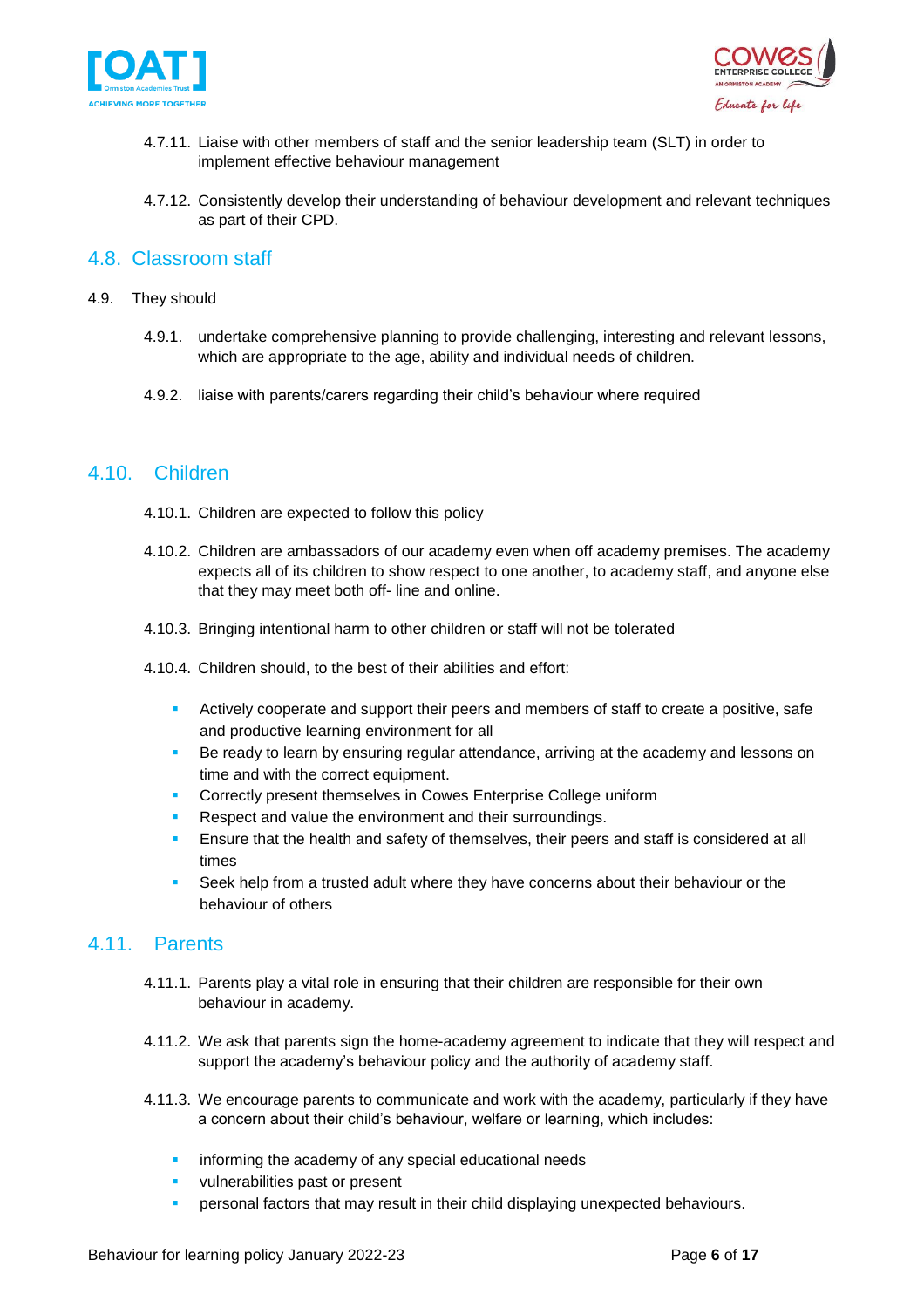



- 4.11.4. We will do as much as is possible to support parents as and when they need it.
- 4.11.5. Parents are responsible for ensuring that their child is ready to learn by arriving at the academy on time, appropriately dressed, rested, nourished and equipped
- 4.11.6. We ask that parents be prepared to attend meetings at the academy with staff or the principal to discuss their child's behaviour and to engage and contribute to any plans put in place to support their child.
- 4.11.7. Parents must strive to attend any reintegration meetings with the academy
- 4.11.8. Parent must strive to support their child's independent learning.

## <span id="page-6-0"></span>5. Academy behavioural expectations

- 5.1. The following academy expectations apply at all times to all members of the academy community. They also apply when travelling to and from the academy.
- Always be on time
- Be ready, respectful and safe Keep your appearance smart and tidy
- Wear regulation academy uniform at all times while at the academy and also to and from the academy
- Rude, derogatory, racist or defamatory language will not be tolerated
- Be respectful and considerate of your peers and the extended community
- Do not run through hallways and corridors
- Do not shout out during lessons, or shout to one another in hallways, or when in public places
- Be polite and respectful at all times
- Respect and look after the academy premises and environment, both on the academy site and outside
- Do not litter or not vandalise academy property in any way
- Unauthorised absence from academy will not be tolerated
- **EXECT HEALTH AND SET SAFET SAFET SAFET IS ONLY FOR SHEALTH IN SAFET SAFET SAFET AND FIGURED AND FIGURED WITH SH** under any circumstances
- Disobeying staff will not be tolerated
- Refusal to follow instructions will not be tolerated
- Under no circumstances will illegal or inappropriate items be brought into academy
- Gambling is not allowed on academy property
- Do not have your mobile phone seen or heard during the academy day inside the academy building. If

it is it is confiscated for parents to collect.

5.2. The following items are not allowed in the academy under any circumstances:

- Alcohol and drugs
- **EXEC** Cigarettes, tobacco, matches, and lighters
- **•** Fireworks
- Weapons of any kind
- Other harmful or illegal substances
- **EXEDENT Material that is inappropriate or illegal for children to have; such as racist, radical / extremist or** pornographic material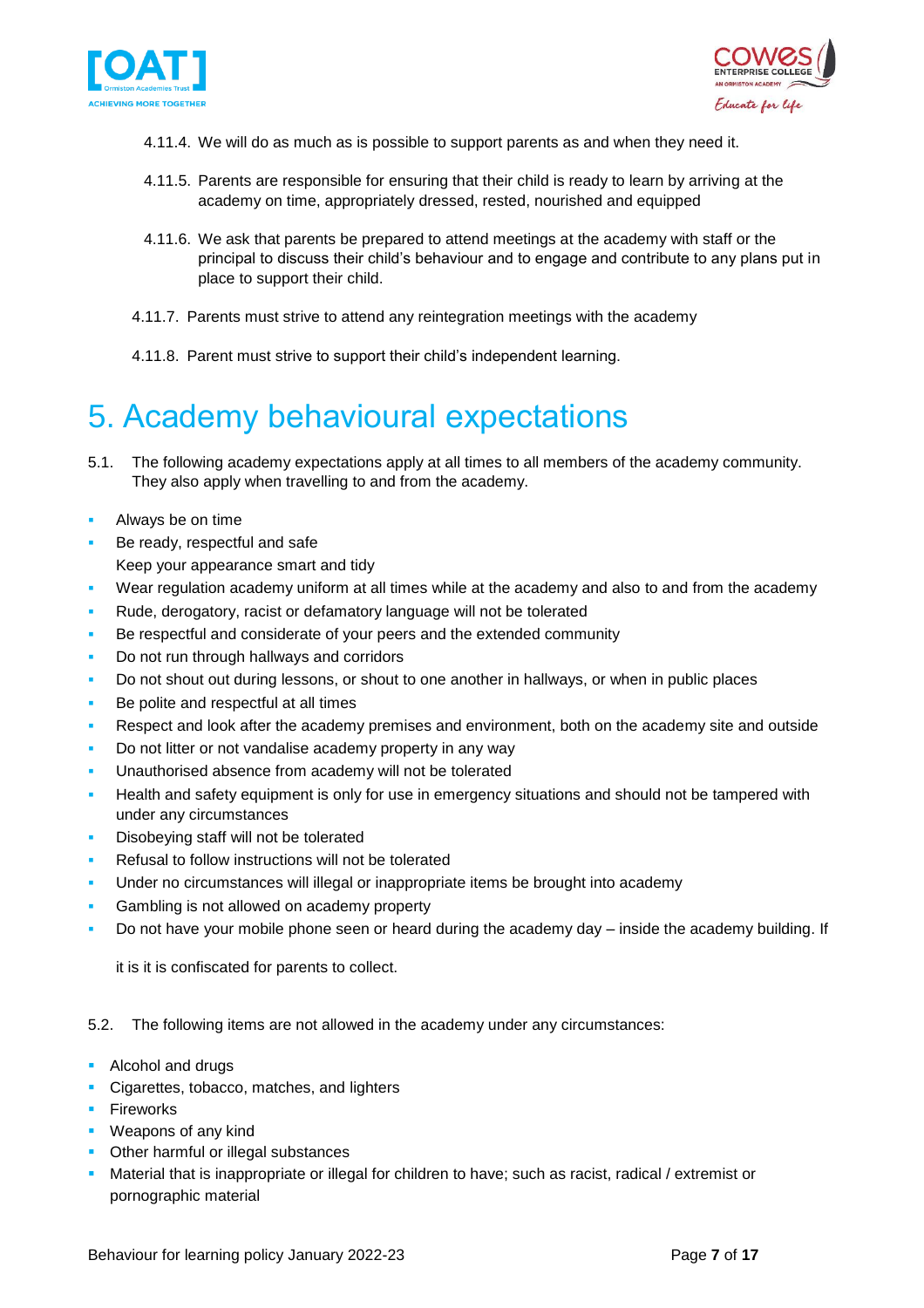



Medicines or home remedies unless agreed to by the principal and which are included as part of a written medical/health care plan

## <span id="page-7-0"></span>6. Classroom behaviour expectations

- The academy follows the rules of: Ready, Respectful, Safe.
- Dealing with behavioural problems is primarily the responsibility of teaching staff.
- Teaching staff will use seating plans and a range of de-escalation techniques to encourage good behaviour and create an effective learning environment.
- Praise will be used to set high expectations at the start of the lesson, in conjunction with non-verbal cues and private corrections in order to focus students on learning.
- Lessons will be structured and have a focussed framework, in order to allow students to understand what is being taught and how it links to what they already know.

All staff members will support students' emotional wellbeing and welfare within the learning environment by encouraging students to develop effective social relationships.

When a student acts in a disruptive manner or ignores instructions given by a staff member, the following three steps will be taken:

- Reminder, warning, consequence the student is firstly reminded of their expectations, if the student's behaviour persists, the staff member will issue a warning. They may move the student from where they are sat in the classroom or exercise other classroom based strategies. If the behaviour persists then the staff member informs the student of the consequences of their disruptive behaviour, such as issuing a detention.
- Removal if the student's behaviour persists, the staff member may good neighbour a student to another class or for extreme behaviours, they may request on call support who will either support in settling the student or with remove the student from the class in order to avoid affecting the learning experience of other students
- Staff members will remind students that at each stage of the process they have the opportunity to amend their behaviour, rather than escalate it.
- De-escalation techniques will be used at all times.
- Restorative justice is used as an intervention where needed.

Where poor behaviour continues and intervention is necessary, a three-stage progressive intervention process will be followed:

- Stage 1 the classroom teacher will manage behaviour strategies, sanctions and the three-step process outlined above (R, W, C).
- Stage 2 if poor behaviour persists, pastoral staff will become involved in managing the behavioural incident alongside Directors of Learning.
- Stage 3 serious breaches of conduct and persistent offenders will be dealt with by the headteacher and the rest of the SLT.
- **The overall aim of the structure of lessons is to actively engage students and to develop their learning** skills systematically so that their learning becomes increasingly independent.
- Whilst using the academy corridors and surrounding area of the academy building, students will act in a responsible and respectful manner, as would be expected in a classroom.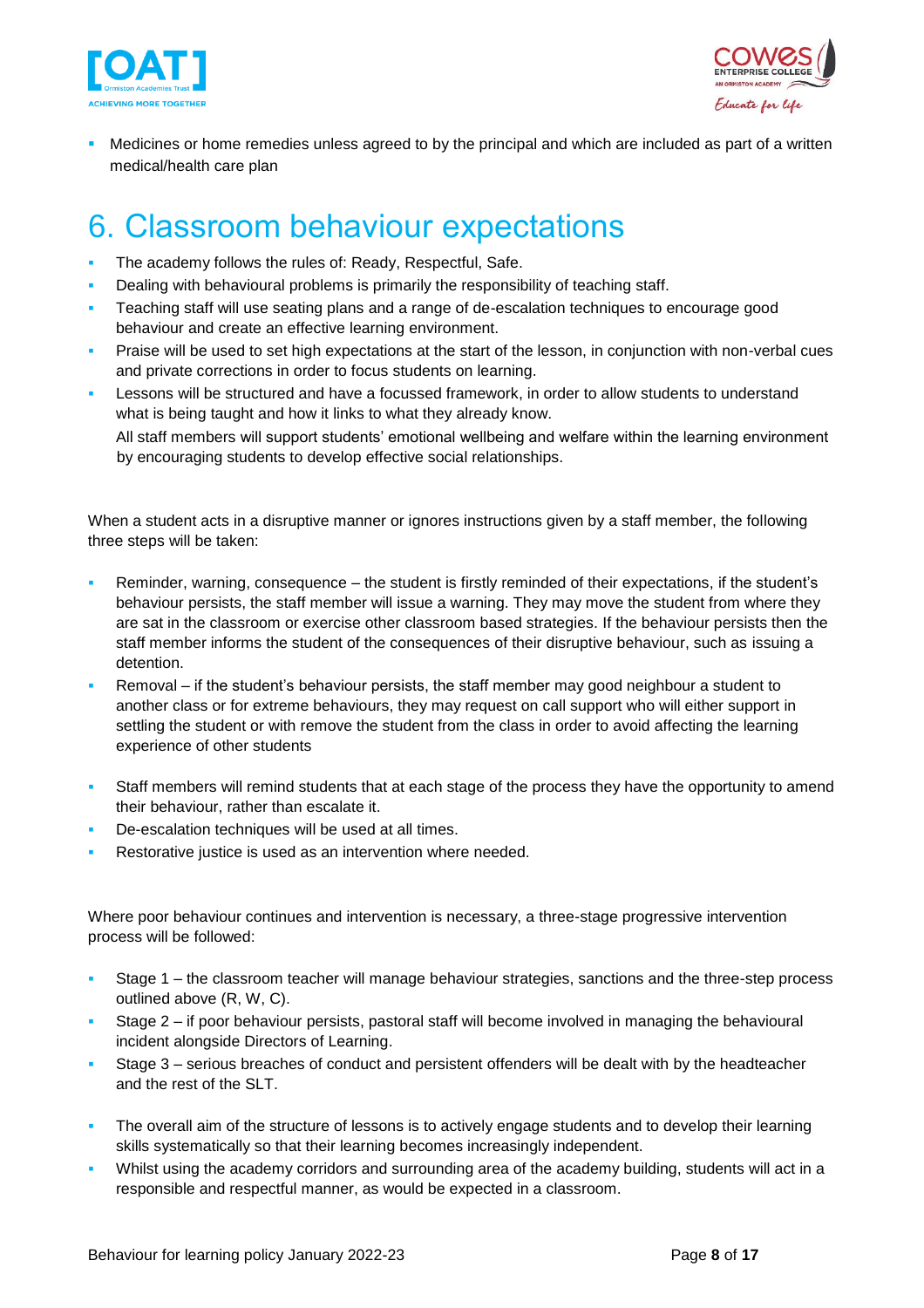



# <span id="page-8-0"></span>7. Attendance

- 7.1. Please also see separate academy attendance policy
- 7.2. Regular attendance at the academy is required by law, and we take attendance very seriously
- 7.3. Irregular or low attendance is a safeguarding concern and may indicate that a child is at risk
- 7.4. Truancy and persistent lateness are also causes for concern and will result in investigation and consequences being applied
- 7.5. Parents or carers will be contacted to discuss possible reasons for attendance issues and any support systems that could help. More information can be found in the academy's attendance policy on the academy's website.

# <span id="page-8-1"></span>8.Unacceptable behaviour

- 8.1. The following behaviour is regarded as completely unacceptable and will result in disciplinary action and possibly exclusion from the academy on a fixed-term or permanent basis. For more information on exclusions, see our exclusion policy on the academy's website.
	- 8.1.1. Verbal abuse to staff, peers and others
	- 8.1.2. Bullying in any form, including offline, online inside or outside school premises (see the Anti-Bullying Policy)
	- 8.1.3. Sexual harassment and sexual violence
	- 8.1.4. Discriminatory behaviour
	- 8.1.5. Physical abuse / attack on staff, peers or others
	- 8.1.6. Serious actual or threatened violence against another student or a member of staff
	- 8.1.7. Indecent or lewd behaviour
	- 8.1.8. Damage to property/vandalism
	- 8.1.9. Misuse, possession or supplying illegal drugs or alcohol
	- 8.1.10. Misuse or possession of other substances
	- 8.1.11. Theft
	- 8.1.12. Carrying an offensive weapon
	- 8.1.13. Arson
	- 8.1.14. Persistent defiant behaviour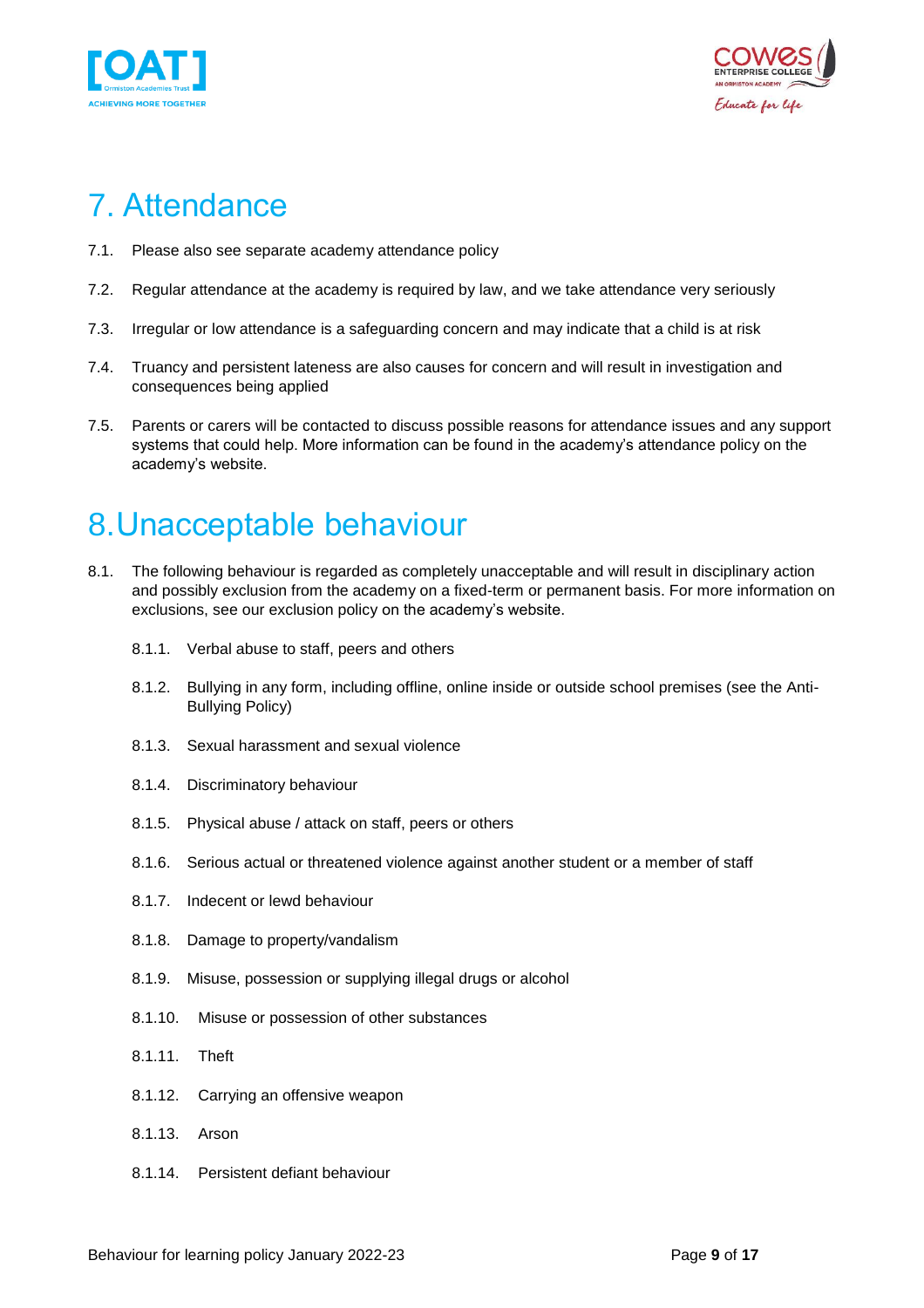



8.1.15. Unacceptable behaviour which has previously been reported and for which academy sanctions and other interventions have not been successful in modifying the student's behaviour

## <span id="page-9-0"></span>9.Drugs, alcohol, tobacco and other harmful or illegal substances

- 9.1. The academy will not tolerate the use of drug, alcohol, tobacco, or other harmful or illegal substances of any sort on academy property or during off-site academy activities. Staff members have a professional duty to report incidents.
- 9.2. The academy will discipline any person found to be in possession of drugs, alcohol, tobacco or other harmful or illegal substances. This includes solvents.
- 9.3. In line with Government advice (*DfE and ACPO drug advice for schools Sept 2012*) exclusion is not always the automatic response to a drug incident, and permanent exclusion will only be used in serious cases.
- 9.4. Drug use can be a symptom of other problems or safeguarding concerns i.e., child criminal exploitation, child sexual exploitation, and the academy will involve or refer children to other services when needed.
- 9.5. Whilst there is no legal obligation to report the finding of any suspected illegal substance to the police, we will adhere to local guidance. If it is in the best interests of the child or the school community, the police will be called if an incident occurs.
- 9.6. In most cases the academy will attempt to use the academy's Police Liaison Officer rather than the police.
- 9.7. Only the principal or designated person (VP DSL) may take the decision to contact the police and agree a shared approach. In making this decision all of the circumstances of the incident will be taken into account and will be actioned on a case-by-case basis. The designated safeguarding lead will automatically be informed.
- 9.8. If the police are called in to interview children, then the academy will do all in its power to inform parents prior to the interview taking place. A parent or responsible adult must be present with the police at the interview.
- 9.9. Any decision to request a police investigation will be informed by the findings of the internal initial investigation and will take account of the quantity and nature of the substance and whether it was held for personal use or to supply others, as well as a range of other factors. If supply is suspected the names of students will be passed to the police together with a full report detailing the incident and we will co-operate fully with the police investigation.

### <span id="page-9-1"></span>9.10. Misuse of Medication

- 9.10.1. We are aware that it may be necessary for some children to take medication during the academy day (please see the Supporting Students with Medical Needs Policy).
- 9.10.2. Carrying or taking prescription or non-prescription drugs on academy premises without arrangement through a written health care plan is not allowed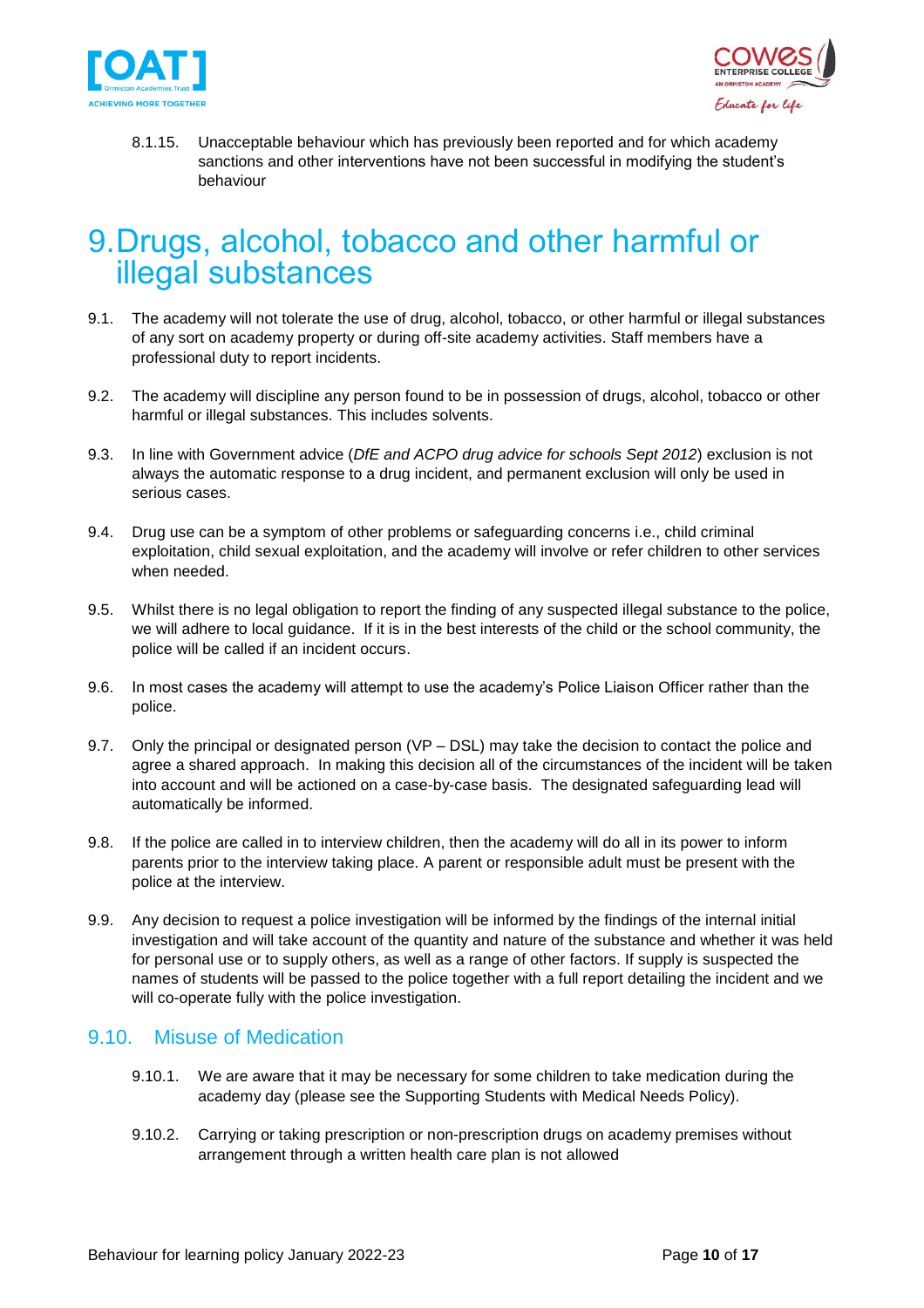



9.10.3. Misuse of medication could have serious consequences, and any child found misusing medication will be subject to sanction

## <span id="page-10-0"></span>9.11. Searching and screening

- 9.11.1. The principal and other staff authorised by the principal can search a student for any item if the student agrees, the ability to give consent may be influenced by the child's age or other factors and a decision will be made at the time, on a case-by-case basis as to whether consent can be obtained.
- 9.11.2. Principals and other staff authorised by the principal have a statutory power to search students or their possessions, without consent, where they have reasonable grounds for suspecting that the student may have a prohibited item.
- 9.11.3. Prohibited items are:
- Knives or weapons
- Alcohol
- Illegal drugs
- Stolen items
- Tobacco and cigarette papers
- Fireworks
- Pornographic images
- Medicines that are not prescribed
- Articles that have been or could be used to commit an offence or cause harm
- 9.11.4. The principal or authorised member of staff is also permitted to search for any article that the staff reasonably suspect has been, or is likely to be, used to commit an offence, cause personal injury or damage to property.
- 9.11.5. Where there is reasonable suspicion that a child or children are in possession of an unauthorised substance they will be asked to turn out their pockets and bags or open their locker
- 9.11.6. Any search of the student themselves will be conducted by a same sex (or that which the student identifies with), member of staff with another same sex staff member as a witness unless there is a risk that serious harm will be caused to a person if the search is not done immediately, and where it is not practicable to summon another member of staff.
- 9.11.7. Staff members may require a pupil to remove outer clothing including hats, gloves, scarves, boots, and coats. The only exception would be headwear worn for religious purposes.
- 9.11.8. Designate staff members may use such force as is reasonable given the circumstances when conducting a search for prohibited items only.
- 9.11.9. Whenever a search is carried out the incident will be logged on CPOMS and will contain:
- the name of the person conducting the search
- name of the witness
- student name
- where the search took place
- time of the search
- if anything was found,
- what was found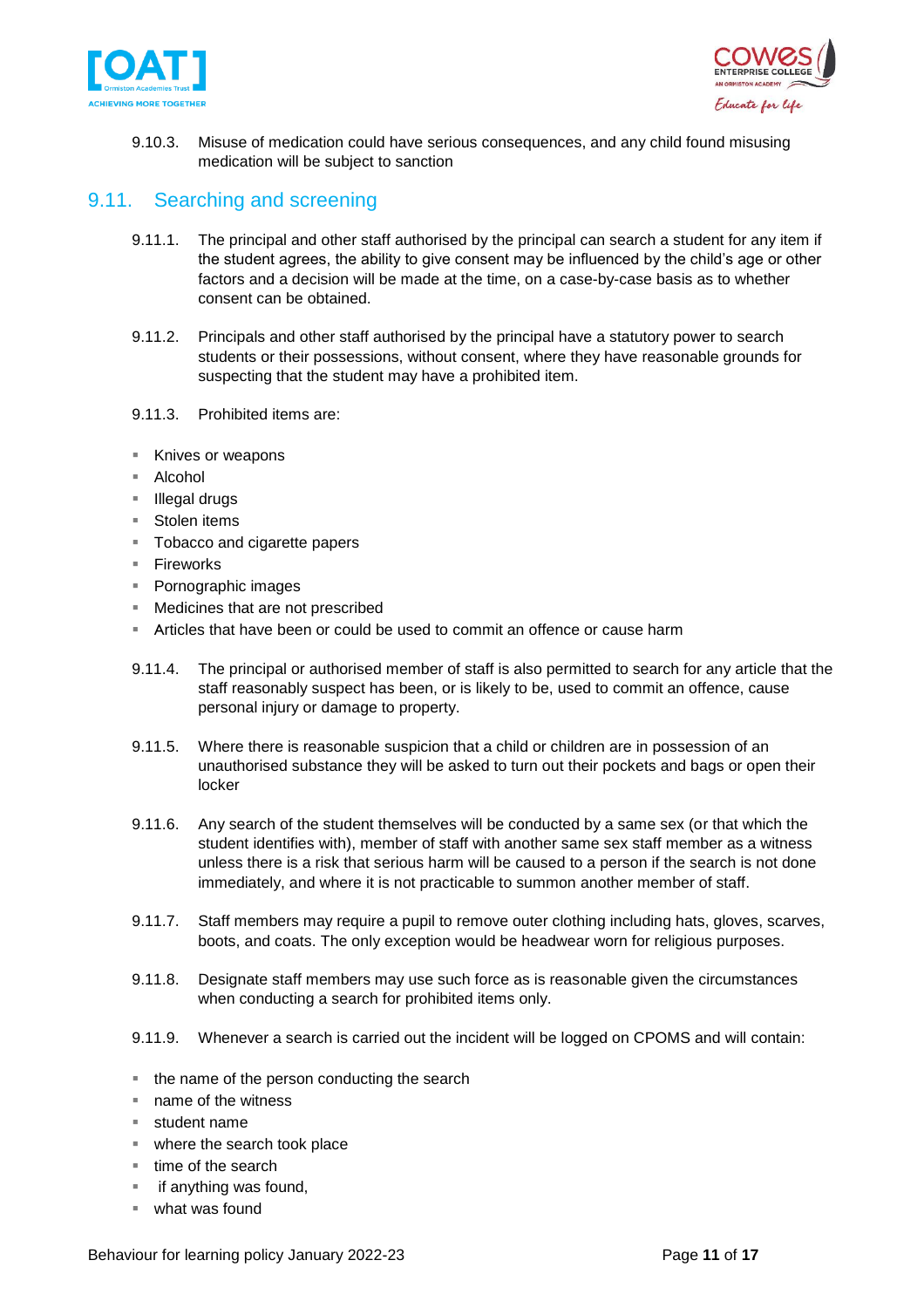



- what the next steps were
- **•** when the principal was informed (if not involved in the search)
- when parent/carer was informed and by whom
- 9.11.10. If a paper log has been kept it must be signed by both, timed and dated by the person conducting the search and the witness.
- 9.11.11. Searches, without consent, can only be carried out on school premises, or in a place where the authorised member of staff has lawful control or charge of the child for example on school trips – this power only applies in England

#### <span id="page-11-0"></span>9.12. Confiscation

- 9.12.1. As long as it is reasonable in the circumstances, academy staff are permitted by law to take temporary possession of any suspected illegal substance or prohibited item,
- 9.12.2. Staff can also seize any item found which they consider harmful or detrimental to academy discipline.

#### <span id="page-11-1"></span>9.13. Storage and disposal

- 9.13.1. For drugs or unknown substances, the substance will only be handled by an authorised staff member with health and safety training using appropriate handling procedures and safety equipment. It will be placed in a lockable, secure location and the police notified in order for them to collect it.
- 9.13.2. Alcohol and tobacco products will be confiscated and disposed of by the academy.

## <span id="page-11-2"></span>10. Use of reasonable force

- (*DfE Use of Reasonable Force Advice for Headteachers, Staff and Governing bodies July 2013*)
- 10.1. Cowes Enterprise College, an Ormiston Academy recognises that schools and other settings have a duty of care towards their children and staff. It is therefore necessary and appropriate to proactively plan for challenging behaviour to prevent injury or damage.
- 10.2. The use of reasonable force must always be a last response to challenging behaviour. De-escalation techniques that are appropriate to the child set within a positive approach to behaviour, must always be used in the first instance. However, it is acknowledged that there may be a very small number of circumstances where reasonable force may be required
- 10.3. Reasonable force will only be used to prevent children from hurting themselves or others, from damaging property or from causing disorder
- 10.4. Schools do not require parental consent to use reasonable force.
- 10.5. Reasonable force is reasonable in the circumstances, meaning using no more force than is needed. Schools cannot use force as a punishment.

### <span id="page-11-3"></span>10.6. Positive handling plans

10.6.1. Where a child's behaviour could present a significant risk of injury to themselves, other people or property the academy will complete a risk assessment and determine if an individual child requires a positive handling plan to be put in place.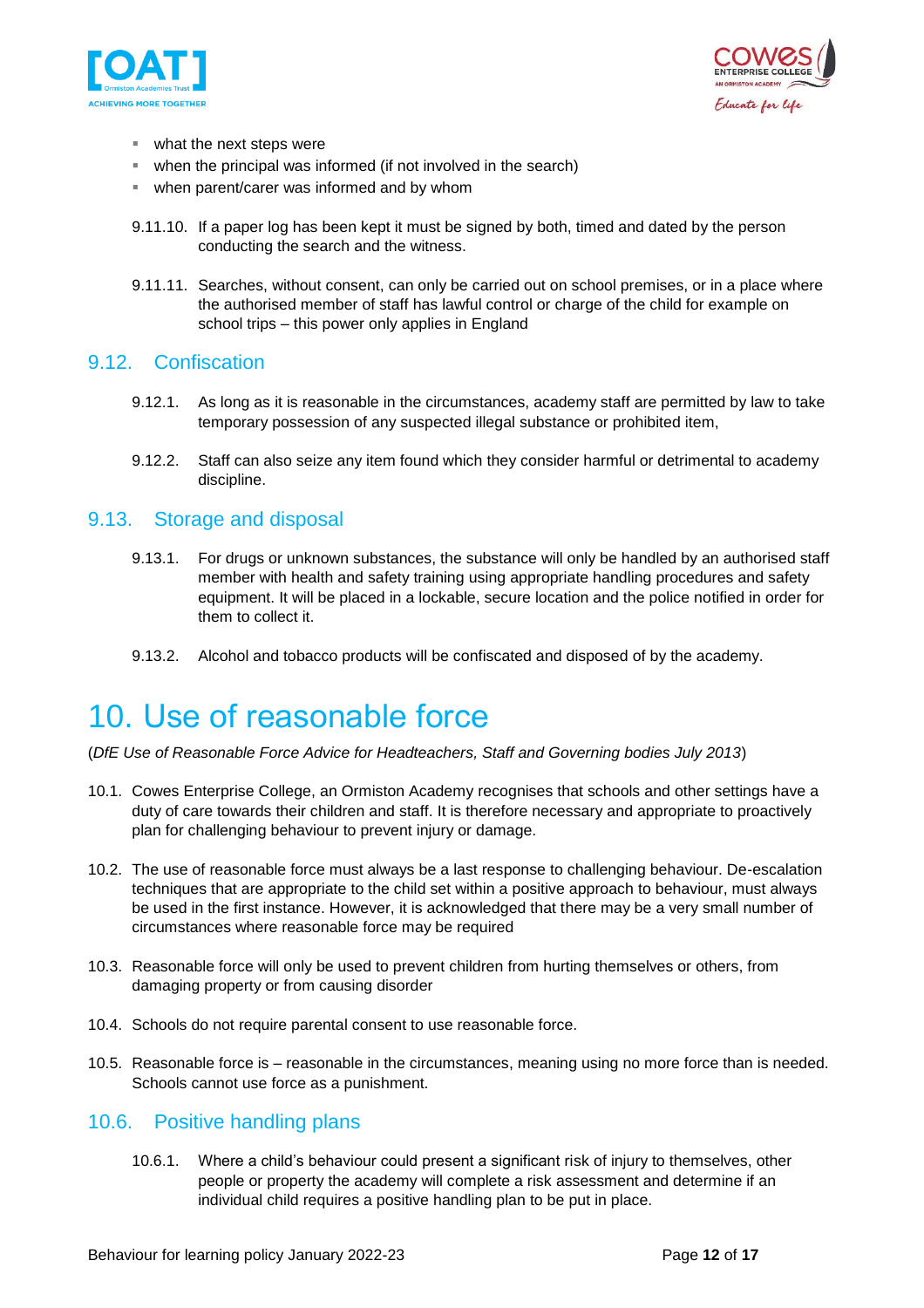



- 10.6.2. These plans should be developed in the child's best interests and agreed by staff, parents and the child concerned wherever possible. They will be reviewed at least termly or when the needs of the child change.
- 10.6.3. The plan should document situations that may provoke challenging behaviour and any successful preventative strategies. The plan should also document how physical intervention should be used appropriately.

## <span id="page-12-0"></span>10.7. Responding to emergencies

- 10.7.1. Even the best planning systems cannot cover every eventuality, the academy recognises that there are unforeseen or emergency situations to which staff will need to respond at pace.
- 10.8. Physical intervention should be:
- **•** In the best interests of the child
- **EXEC** Necessary, reasonable and proportionate
- **·** Intended to reduce risk
- **•** The least intrusive and restrictive of those options which are likely to be effective
- **EXT** Staff must avoid touching or restraining a child in any way that could be interpreted as sexual or inappropriate conduct

### <span id="page-12-1"></span>10.9. Recording, reporting and responding to incidents of positive handling/use of reasonable force

- 10.9.1. Any incident of positive handling/use of reasonable force must recorded on CPOMS using the Trust Positive Handling Record Form (see appendix of this policy) as soon as practicable and within 24 hours of an incident taking place by all those involved.
- 10.9.2. Parents/carers will be informed on the same day as the incident and invited into school to discuss the incident as soon as practicable.
- 10.9.3. The principal must inform their regional director/Director of Primary and SEND and the trust deputy safeguarding manager (behaviour and attendance) of all incidents of positive handling/use of reasonable force.
- 10.9.4. A review of the incident must be conducted by the principal and DSL with 5 working days and any positive handling plan put in place or updated as appropriate
- 10.9.5. Governors will be informed of the number of positive handling/use of reasonable force incidents at full governing body meetings
- 10.9.6. All staff working within a school or setting should be aware of their whistleblowing policy and how to use this to escalate concerns regarding the misuse of restraint as necessary.

### <span id="page-12-2"></span>10.10. Support for children and staff following an incident

- 10.10.1. When a serious incident occurs, it can be upsetting for all involved and may result in injuries to children or staff.
- 10.10.2. Immediate action will be taken to provide first aid for any injuries or medical attention sought for more serious injuries.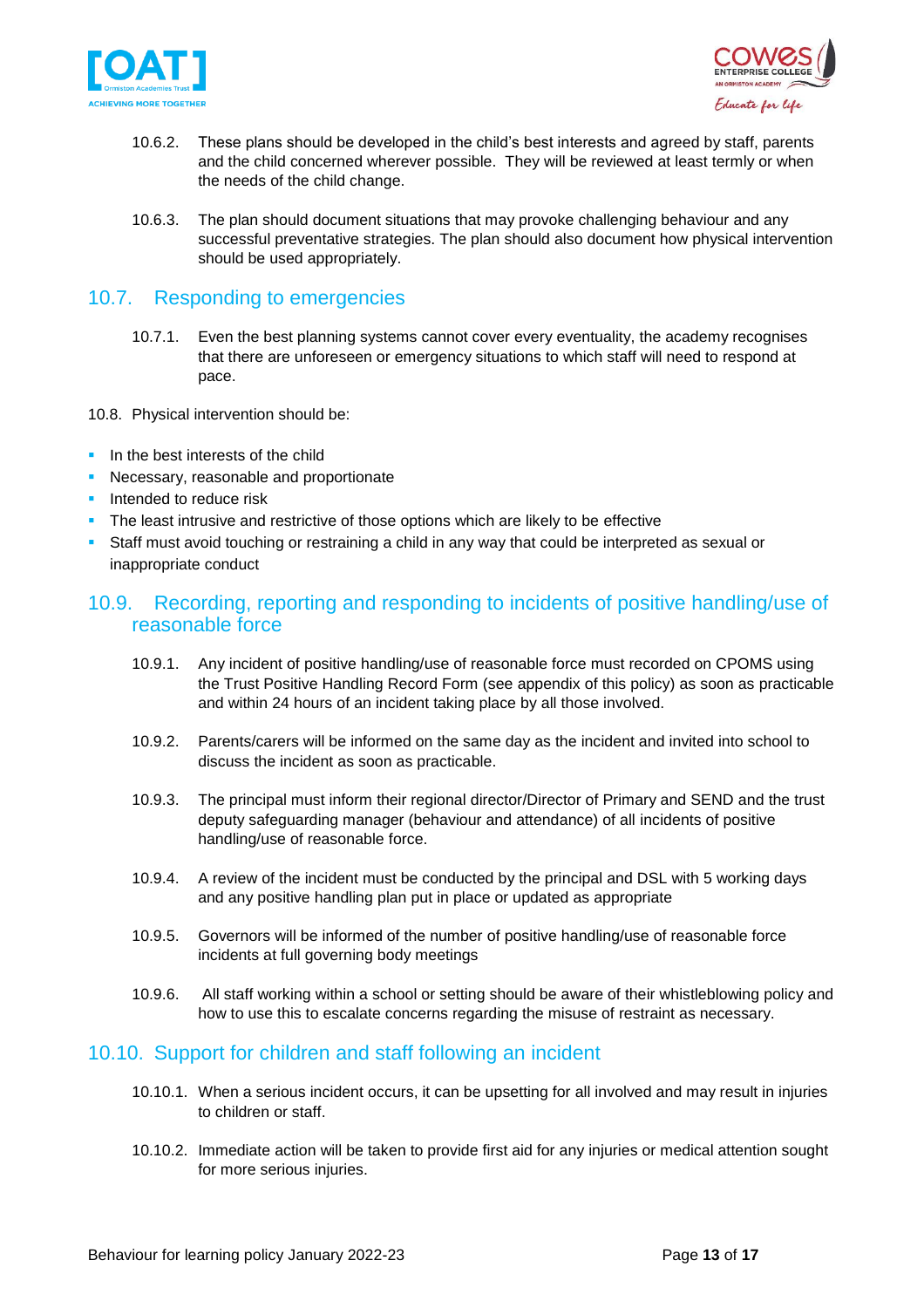



10.10.3. Emotional support for children and staff must also be considered after the incident has occurred

## <span id="page-13-0"></span>10.11. Training

- 10.11.1. Wherever possible positive handling/use of reasonable force will be carried out by trained staff who are competent in the use of a recognised behaviour management system (e.g., Team Tach)
- 10.11.2. However, it is also recognised that individual members of staff have a statutory power to use reasonable force without this training.
- 10.11.3. All staff will be trained in de-escalation.

### <span id="page-13-1"></span>10.12. Responding to incidents of sexual harassment, violence

- 10.12.1. The academy will follow guidance for responding to incidents of sexual violence and sexual harassment as laid out in *Keeping Children Safe in Education 2021* part 5 and *DfE Guidance Sexual Violence and Sexual Harassment between Children in Schools and Colleges Sept 2021* and the academy Child Protection and Safeguarding Policy)
- 10.12.2. Sexual violence and sexual harassment can occur between two children of any age and sex, from primary through to secondary stage and into colleges. It can occur through a group of children sexually assaulting or sexually harassing a single child or group of children.
- 10.12.3. Sexual violence and sexual harassment exist on a continuum and may overlap; they can occur online and face-to-face (both physically and verbally) and are never acceptable.
- 10.12.4. Sexual behaviour between children can be considered harmful if one of the children is much older, particularly if there is more than two years difference or if one of the children is prepubescent and the other is not. However, a younger child can abuse an older child, particularly if they have power over them for example if the older child is disabled or smaller in stature.
- 10.12.5. All staff at the academy will maintain an attitude of 'it could happen here' and never dismiss something as 'banter'
- 10.12.6. The following behaviours are not acceptable under any circumstances
- **Rape**
- Assault by penetration
- Sexual assault
- Causing someone to engage in sexual activity without consent
- Sexual comments such as telling sexual stories, making lewd comments, making remarks about clothes and appearance and calling someone sexualized names
- Sexualised 'jokes' or taunting
- Deliberately brushing past someone, interfering with someone's clothes, displaying pictures, photos or drawings of a sexual nature
- Online sexual harassment including consensual and non-consensual sharing of nudes or seminudes, images and/or videos (taking and sharing of nude photos of under 18s is a criminal offence)
- Sharing of unwanted explicit content
- Upskirting (also a criminal offence)
- Unwanted sexual comments or messages including on social media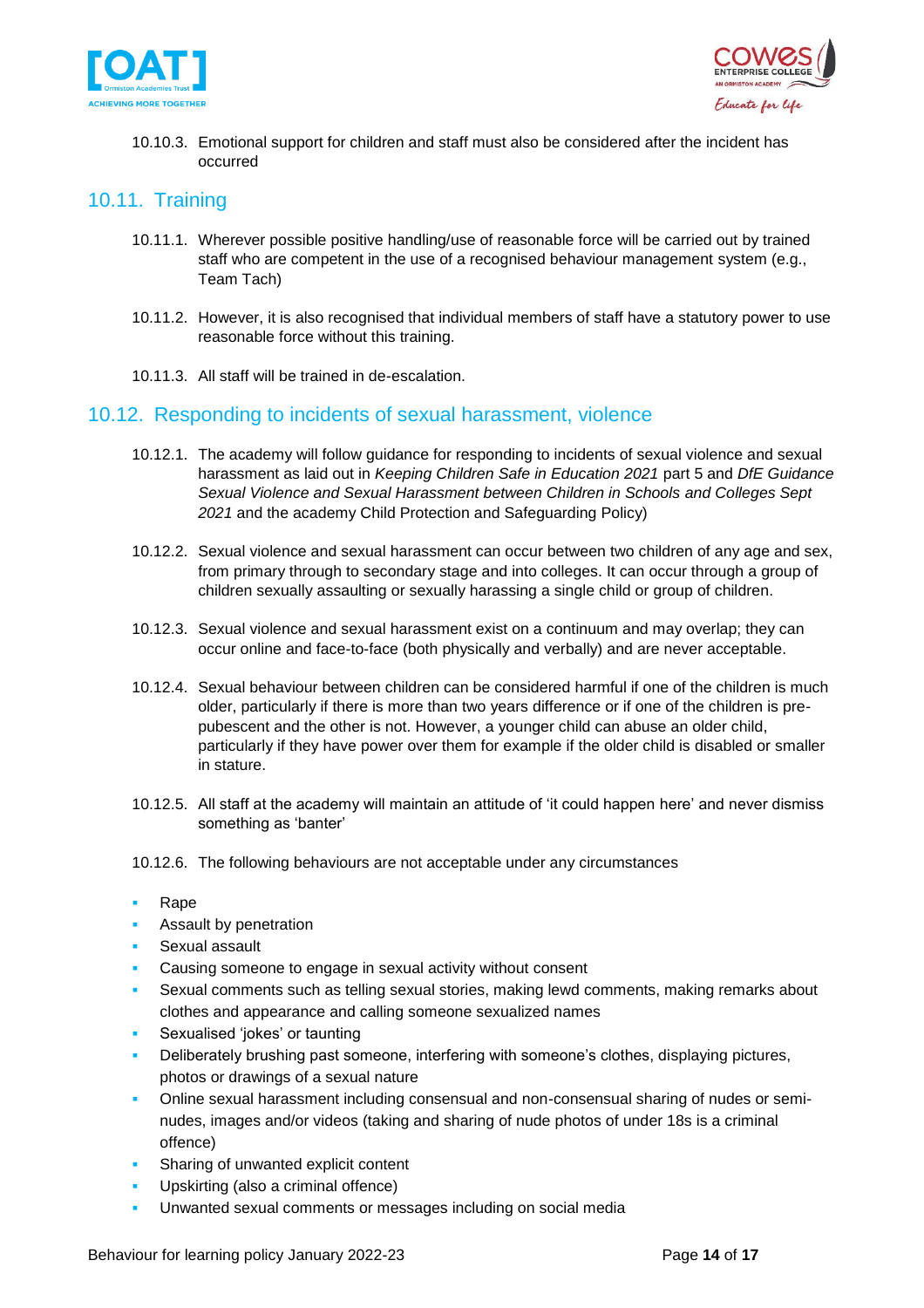



- Sexual exploitation, coercion or threats
- 10.12.7. Addressing inappropriate behaviour (even if it appears to be relatively innocuous) can be an important intervention that helps prevent problematic, abusive and/or violent behaviour in the future.
- 10.12.8. Any report of sexual violence or sexual harassment will be taken seriously, and all victims will be reassured that they are being taken seriously and that they will be supported and kept safe.
- 10.12.9. A victim will never be given the impression that they are creating a problem by reporting sexual violence or sexual harassment. A victim will never be made to feel ashamed for making a report
- 10.12.10.Staff will be aware it is more likely that girls will be the victims of sexual violence and sexual harassment and more likely it will be perpetrated by boys.
- 10.12.11.All incidents of sexual harassment, abuse or violence are taken very seriously by the academy and details of how the academy will respond are outlined in the Child Protection and Safeguarding Policy

# <span id="page-14-0"></span>11. Disciplinary sanctions

- 11.1. The academy operates using the following disciplinary measures:
- **Conversations**
- Behaviour systems in school
- Parent/carer meetings and intervention
- Interventions to try to educate for life
- **Detentions**
- Behaviour and Inclusion Suite (BIS)
- **Isolation**
- Internal Exclusion Success Centre
- **Suspensions**
- Work with the Local Authority Education and Inclusion Service
- Directed Provision elsewhere another provider or alternative provision placement
- **Managed Moves**
- <span id="page-14-1"></span>**Permanent Exclusion**

# 12. Unacceptable behaviour outside the academy

- 12.1. Community partnership and cohesion is extremely important at Cowes Enterprise College, an Ormiston Academy. We expect students to take responsibility for their actions outside of the academy; we also have a legal right to discipline students for misbehaving outside of the academy premises under Section 89(5) of the *Education and Inspections Act 2006.*
- 12.2. All unacceptable behaviour occurring anywhere outside the academy, which have been witnessed by a staff member or reported to the academy, will be addressed using the academy's sanctions and consequences procedures
- 12.3. This will include any unacceptable behaviour when a student: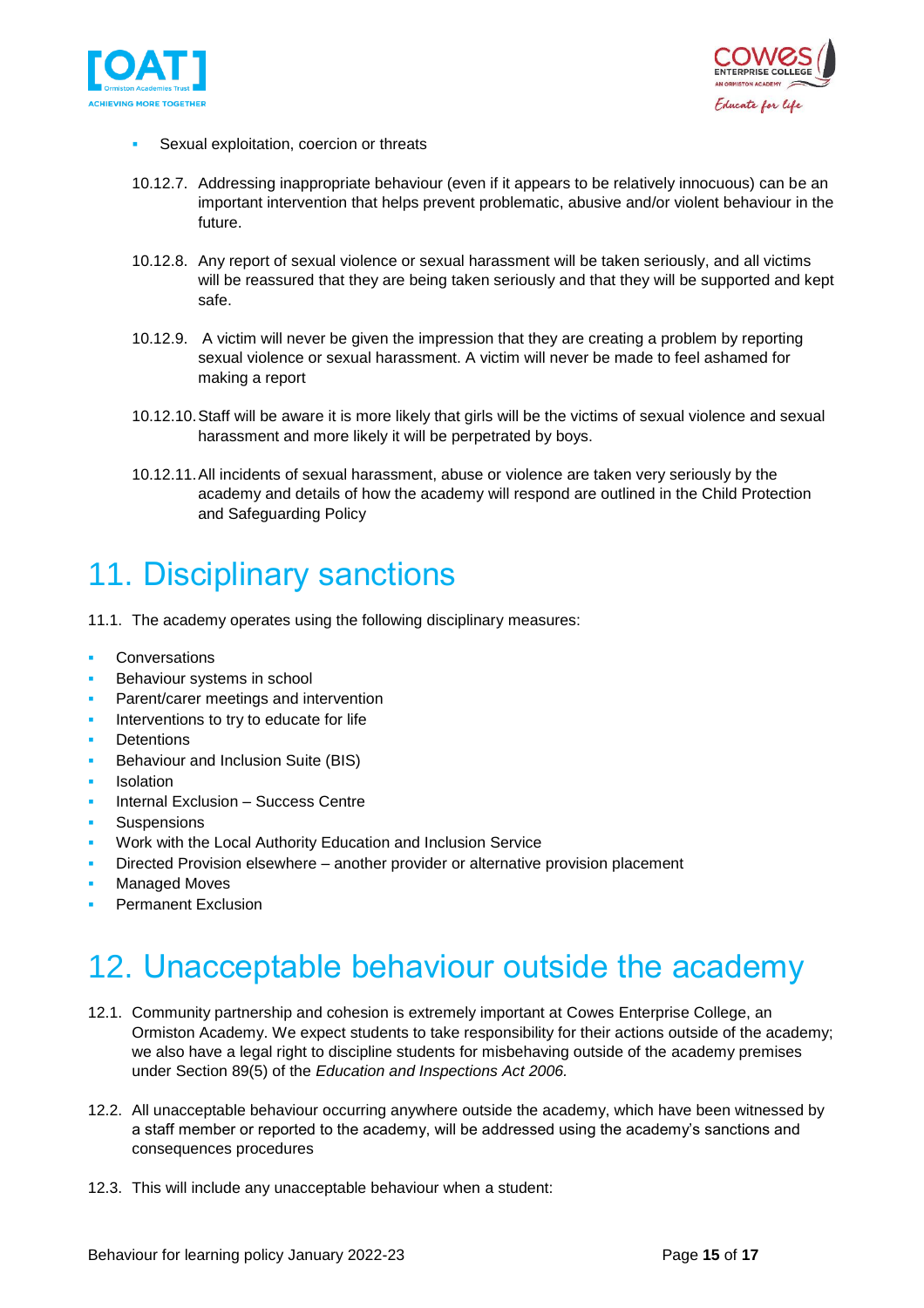



- **E** Is taking part in any activity organised by the academy
- Is travelling to or from the academy
- **•** Is wearing academy uniform
- **EXTE:** Is in some other way identifiable as a student at the academy
- Poses a threat to another student or member of the public
- Could adversely affect the reputation of the academy

## <span id="page-15-0"></span>13. Reasonable adjustments

- 13.1. In line with the Equalities Act 2010 and Ormiston Academy Trust's SEND policy, the academy understands its duty to ensure that reasonable adjustments have been made for children with SEND in the application of this policy.
- 13.2. When considering the behaviour of pupils with SEND, the academy will apply this Behaviour for Learning policy in a flexible manner, taking into account any reasonable adjustments which may be needed for pupils with SEND so that they are not disadvantaged by this policy.
- 13.3. Further advice and guidance on what constitutes reasonable adjustments in particular circumstances can be sought from the Director of Primary and SEND or SEND Lead Practitioners.

## <span id="page-15-1"></span>14. Rewards policy

- 14.1. The academy believes that it is important to encourage positive behaviours throughout the academy by recognising, celebrating and rewarding children who strive to achieve self- improvement in this area.
- 14.2. Cowes Enterprise College, an Ormiston Academy has a reward system in place which rewards students for displaying good behaviour and progressing their learning, through the following methods:

Positive comments, phone call home, postcard home, celebration assemblies/events, reward points.

- Cowes Enterprise College, an Ormiston Academy recognises that children should be rewarded for displaying positive behaviours
- Praise will be used to help raise student achievement and will be given for progress, not simply for highquality work and behaviour
- **•** Positive behaviour will be promoted and reinforced by the academy's clear reward system.

14.3. Praise will:

- Be given in relation to a specific task or action.
- **•** Be earned, ensuring that the recipient is clear about what they are being praised for.
- Reinforce name of academy's core values and ethos.
- Not be in a manner which causes the recipient embarrassment.
- Be used to motivate students and help them to feel valued.
- Be used to reinforce expected behaviours

# <span id="page-15-2"></span>15. Complaints

15.1. All complaints are dealt with under the OAT Complaints Policy.